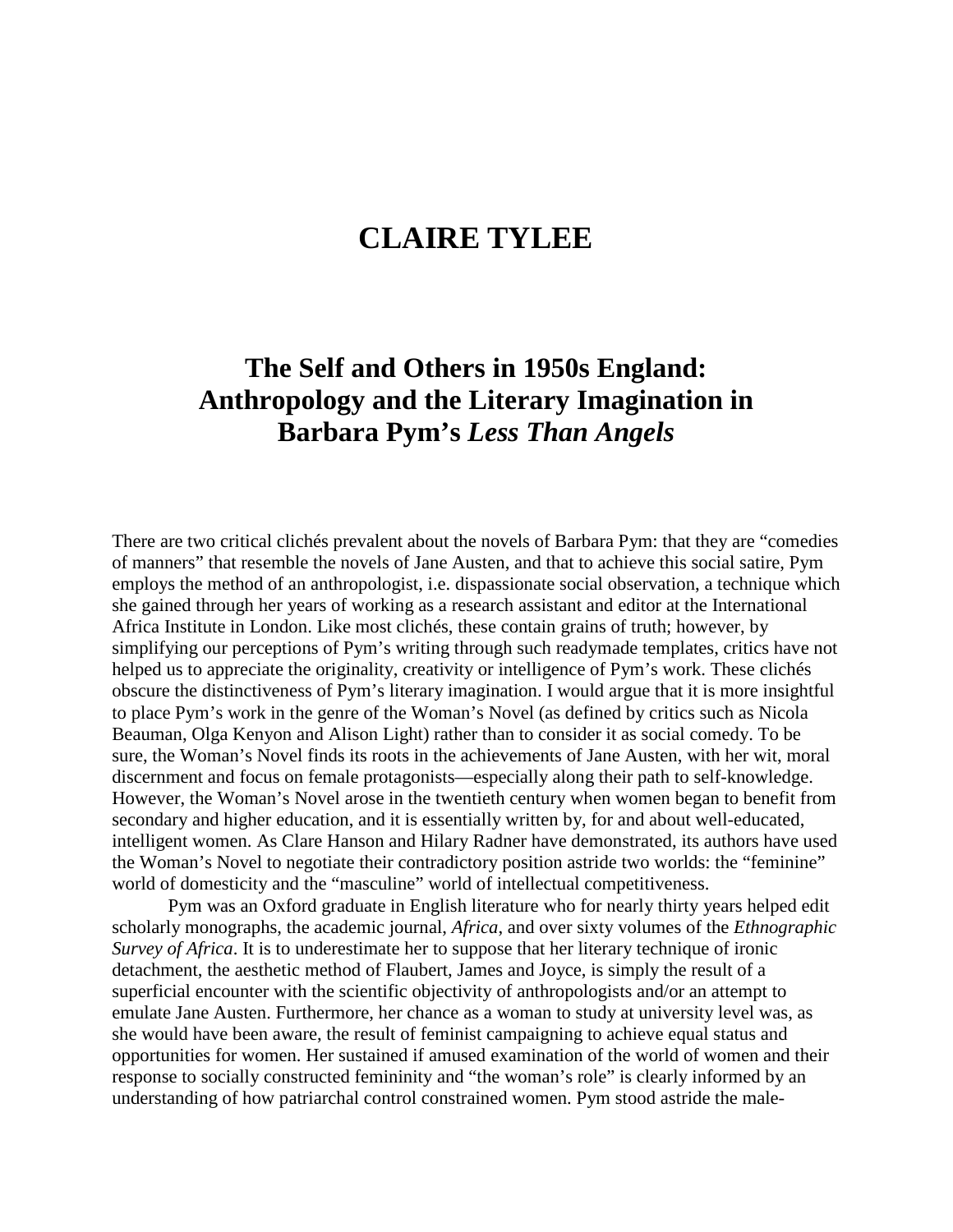dominated, scholarly world of anthropology and literature and the subordinated female world of magazines and home-making. Adroitly she steered them around the circus-ring of her novels, spot-lit by her wit.

There are casual links between all of Pym's novels so that they form a coherent imaginary world, but three of them form a special unity with regard to anthropology. Both a male and a female Africanist are central characters in *Excellent Women* (1952), and are alluded to again in *Less Than Angels* (1955). Two other anthropologists from that novel appear in her last work, *A Few Green Leaves* (1980), where a new female social anthropologist is the protagonist. I intend in this paper to concentrate on what has been regarded as the most "anthropological" of Pym's novels, *Less Than Angels.* (Muriel Schultz misleadingly claims that it, "provides a rather sly anthropology of anthropologists" (113).) *Less Than Angels* contrasts at least half a dozen anthropologists of various kinds and at various stages of their careers, linked by their association with a London research centre. As the emeritus professor of social anthropology, Peter Lloyd, has painstakingly established, the world of the Foresight Centre for Anthropological Research in *Less Than Angels* is closely based on the International African Institute in London, which he himself frequently visited as a postgraduate student in the 1950s, and where Pym worked from 1946 to 1974. Its director, Professor Mainwaring, is unmistakably a caricature of Daryll Forde, the Director of the IAI, whose name appears as the editor of *Africa*, the journal on which Pym worked. Mainwaring's assistant, Esther Clovis, is apparently partly based on the Institute's secretary, the redoubtable Beatrice Wyatt, from whom Pym was to take over as assistant editor of *Africa*. So, even by 1953 when she was writing *Less Than Angels*, Pym already had scholarly and personal knowledge of the world of British anthropology beyond the crash course of lectures which she had attended for a term at University College and the London School of Economics. This is set against the intimate, scholarly knowledge of literature displayed in her novels. The contrast between the figures of the poet (especially the novelist) and the new social anthropologist is the major theme of *Less Than Angels*.

After some apprentice work, this was the fourth of her novels to be published. In it she elaborated a theory of her own craft which self-reflexively illuminates this particular novel as well as providing a commentary on contemporary British anthropology. That was a highly ambitious project since, aware that anthropologists examine a small society in progress, she not only presents us with a depiction of a range of the English middle-classes, locating them in the city, the country and the suburbs and displaying the ways in which women were circumscribed by class- and gender-expectations, but she also shows historical awareness of how the post-war English society of the 1950s was still influenced by Edwardian values yet had been profoundly changed: "Two wars, motor cars, and newer and ever more frightful bombs being invented all the time" (211) as Mark Penfold puts it, though Rhoda Wellcome feels the social revolution more in terms of a lack of servants (82), and Digby Fox remembers that "women consider themselves our equals now… [although] men were once the stronger sex" (77). Anthropology, as a function of that society and as a pursuit by which the English middle-classes maintained their imperial power, was also changing—and not only in the way suggested by Mark, that in West Africa "the roar of the high-powered motor-car of the urbanized anthropologist" was more likely to be heard than the roar of wild beasts (214). Challenges from the empire, and the involvement of women and lower-class men, were threatening the paternalism of interwar anthropology. Peter Lloyd has indicated the accuracy of Pym's representation of the ways in which the older, descriptive ethnology pursued by amateurs, such as missionaries, colonial officers and schoolmasters, was being replaced with the new, theoretically informed analysis by young, university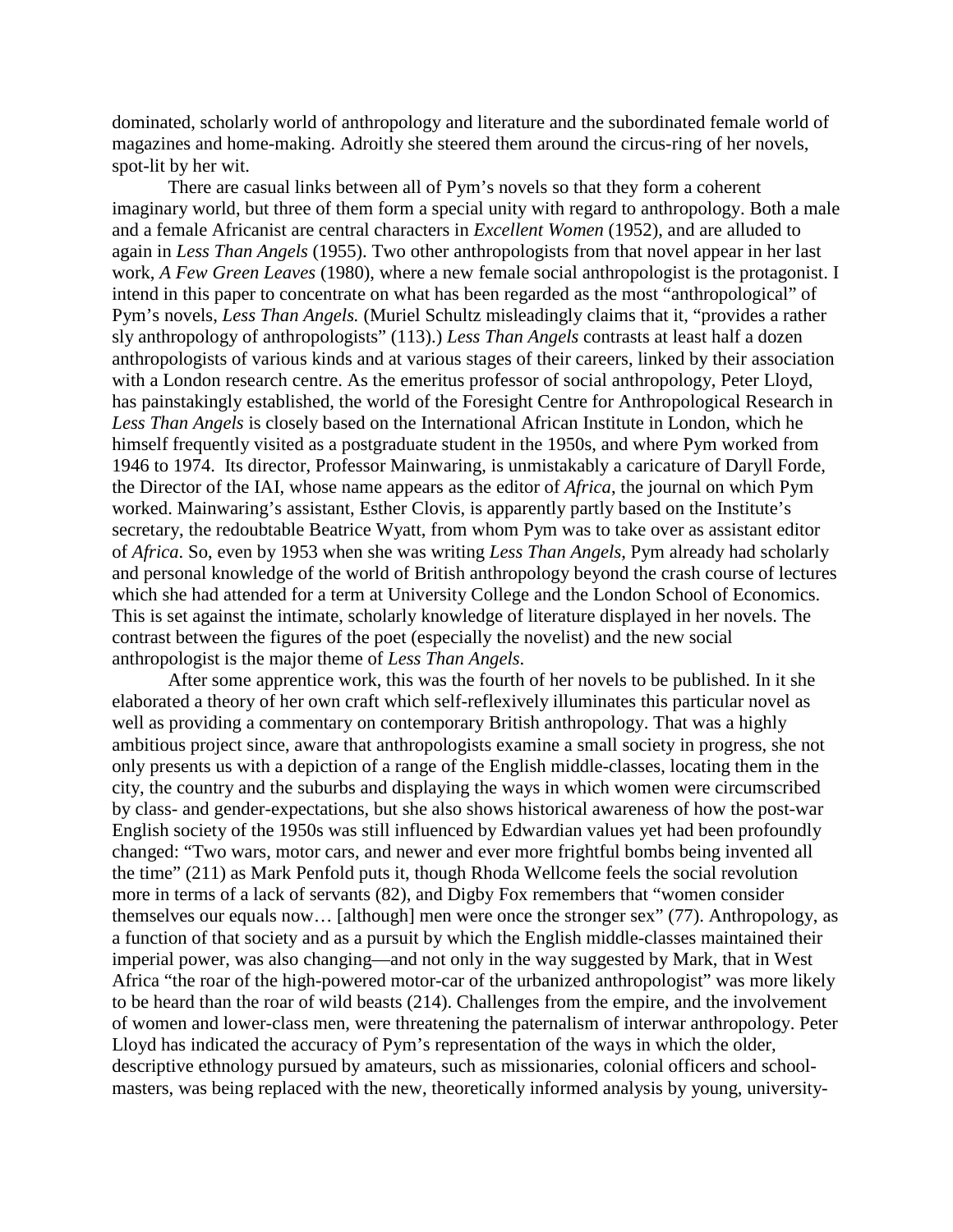trained social anthropologists. (These were now likely to be grammar school products such as Mark and Digby.)

Yet, however empirically based Pym's writing was, informed by a kind of detective fieldwork, note-taking and participant observation that seems to mimic anthropology, her writing is not pseudo-scientific social-realism. (That is, her focus is not on explaining social behaviour in terms of kinship groups, technical change or the economic power structure.) Her work is definitely opposed to that kind of scientism. On the one hand she was quizzical about what could be learned from detached observation; on the other she was interested in people's *inner* life, their spiritual state. In *Less Than Angels* people find themselves at a spiritual loss. I shall argue that *Less Than Angels* displays the limitations of objective observation in providing an understanding of human beings in general, English society in particular, or the specimen of the Englishwo/man, especially as regards their existential state. Pym's writing is intrinsically Christian. In it she demonstrates that literature can respond to people's spiritual needs, their inner life, whereas social science has no way to quantify this aspect of humanity and so cannot hope to interpret it. Literature trains the inner leap of the imagination. Pym herself displays that agility when she constructs the private thoughts of her male characters—a terrain where Jane Austen never ventured.

What Pym develops in *Less Than Angels* is a depiction of English middle-class culture and of how limited its imagination is. She foregrounds "Englishness" against constant references to primitive tribes and examples of the stereotyped ideas about "darkest Africa" and of the "joyous confusion" about anthropology held by many of her female characters. Meanwhile she normalises her background African characters in London, such as the Ethiopian boyfriend dancing at a party, the smart African businessmen who board a plane alongside the English anthropologist flying back to the field, and the student, Mr Ephraim Olo, who shares a flat with English student anthropologists and likes to drink Ovaltine while he types up his political articles for African newspapers. He eventually returns to become a cabinet minister in his own country. Africans have progressed from the time when they were depicted merely as "turbaned Negro servants" in a portrait of one of Professor Mainwaring's forebears. At the same time, as Janice Rossen points out, Pym defamiliarises English society by subjecting it to the scrutiny of a French anthropologist and the reflections of English anthropologists. Taken-for-granted customs of English culture become rituals, ceremonies and insignia, signifying practices that distinguish people's rank and gender. (Pym's examples of a debutante ball, men's clubs and suburban courtship practices are cases in point, but so are the fur cape and pearls of the upper-middle class lady, the umbrella and briefcase of the businessman, and the squire's shooting-stick, likened to a chief's regalia.) Yet although Charles Burkhart claims that "She has made Africa come home to suburbia and found that they are the same" (52), Pym actually uses African culture to show how repressed English society is. She does this within the explicit context of the decline of empire (163).

Pym's novel attempts to stretch her readers' imagination and ability to identify with others different from themselves. Much of her humour stems from people's lack of selfawareness or awareness of how they appear to others. I should say that what she has in common with anthropologists is this interest in "the other;" where she engages with anthropology is precisely over the issue of imaginative identification and the use of figurative language to develop it. Her use of poetic figures in *Less Than Angels* is more self-conscious than Jane Austen's and leads to a startling analysis of the kind of literary imagination which was possible for women in Pym's period. If her own writing appears on the surface to be as politely feminine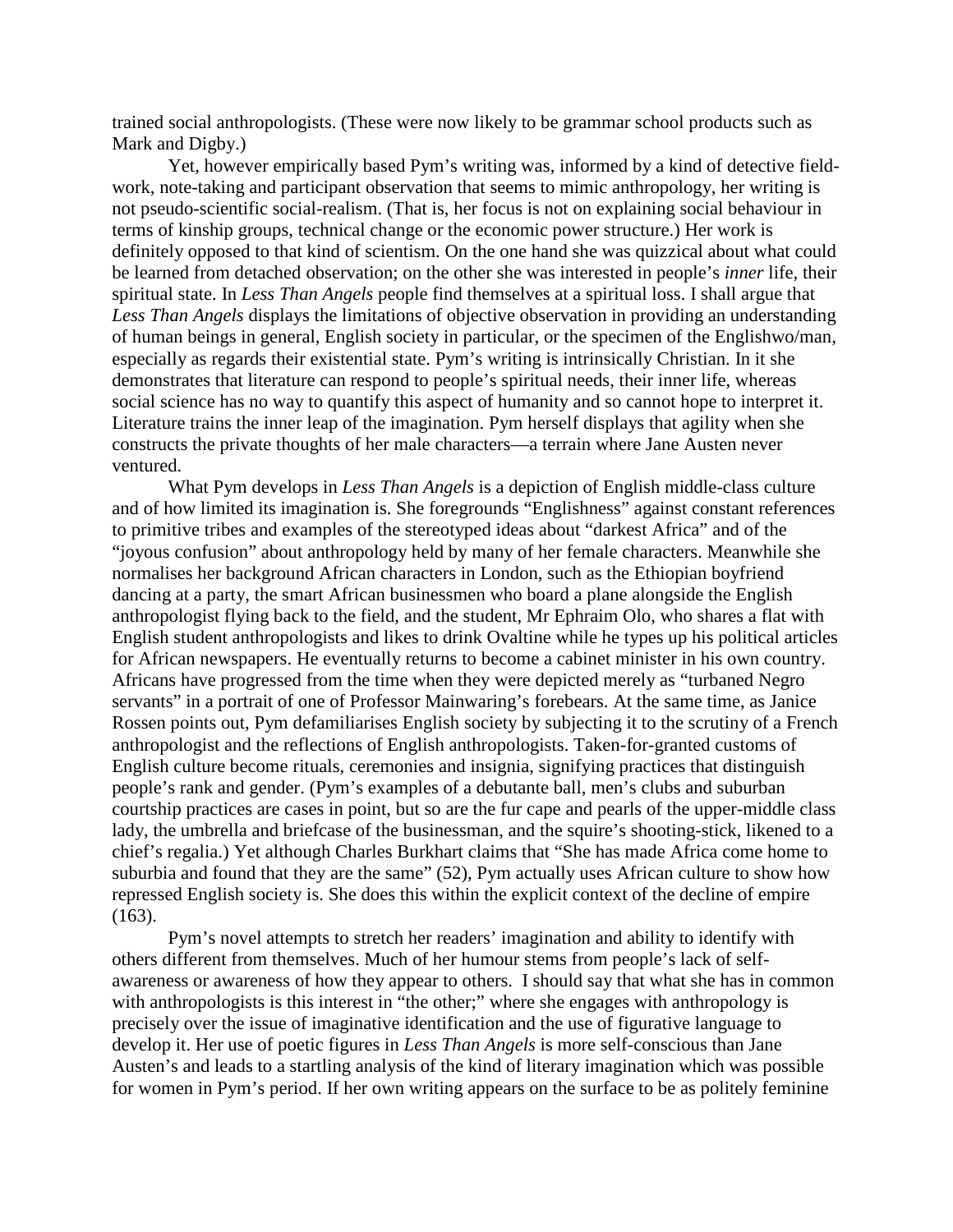and decorous as Austen's, Pym's central *leitmotif,* of "civilized" versus "primitive" behaviour, gestures to a more extreme savagery and irrationality latent in mid-twentieth-century British society than was to be found in Jane Austen's world (despite what D. W. Harding called its "regulated hatred").

Pym's comedy may be just as disarming but it is more ruthless than Austen's. Pym and Austen were both Christian writers. However, where Austen satirised the snobbery and religious hypocrisy of her world, Pym emphasises the male egoism and the spiritual hollowness of hers. At one point she breaks her ironic detachment and specifically quotes at length from the great passage addressed to men in Austen's *Persuasion*—"we certainly do not forget you so soon as you forget us"—to show that for some women a life of passive heartbreak had not changed much (186); literature might enable men to recognise that and take it to heart. Yet the economic independence of Catherine Oliphant, "Catty," Pym's central character in *Less Than Angels* through whose imaginative consciousness much of the novel is narrated, enables Catherine to assert a corresponding sexual independence that marks a great change in the position of women. It would not be too much to claim that Catherine's strength of character stems partly from her ability to use literature to come to terms with life. For her, literary language and imagination mediate experience. When the loss of her lover threatens despair, her intuitive grasp of religious symbolism helps her to renew her hope in life.

The complexity of Pym's project in *Less Than Angels* is mirrored by the novel's complexity of structure: it has a double plot. The two main storylines concern primarily Catherine, an eccentric writer in early middle-age who throws out her younger live-in lover, Tom Mallow, when he cheats on her, and who eventually gains herself a new man-friend with whom she has more in common; and secondarily Deirdre, the *ingénue* who first falls for Tom before being courted and won by a "more suitable" man, Digby Fox. The character of Tom links these two romance plots and he has received considerable critical attention as Pym's representative anthropologist. He is a brilliant graduate who gained a fellowship to undertake field work in Africa on kinship structures and he completes his thesis in the course of the novel. Tom is not insensitive, but he dismisses rather than cultivates his sensibility. His replacement in Catherine's affections by the older ethnologist, Alaric Lydgate, and in Deirdre's by the third-year anthropology undergraduate, Digby, indicate that Pym's acerbic treatment of Tom's selfcentredness, scientific detachment and 'detribalization' should not be taken as her whole account of contemporary anthropology. Both Alaric and Digby share Catherine's imaginative feeling for art, and Digby finally accomplishes Esther Clovis's plan for the future of British anthropology (64) by leading Deirdre out to Africa so that they can study another culture as a married couple. They will, presumably, be like the American anthropological couple, Brandon and Melanie Pirbright who "set out for the field to gather material about the married life of primitive people, giving in exchange generous information about their own, which filled the natives with delight and astonishment" (186). Pym seems more in sympathy with this generous egalitarian approach. If Tom is the hare, Digby is the tortoise. He sees himself as "worthy, painstaking and biding his time" (223) and, as Professor Mainwaring assessed him, "very conscientious and will probably make an excellent husband and father" (217). Digby shares Pym's own wit—it is he who sums Tom up as "detribalized" (160), cracks jokes with his fellow student, Mark, and who sings an air from *La Bohême* in their squalid student digs.

The double structure enables Pym to cover both of the typical plots of the "Woman's Novel" as outlined by Olga Kenyon. On the one hand, through the first-year undergraduate Deirdre and her suburban upbringing, Pym represents "the restrictive effects of environment on a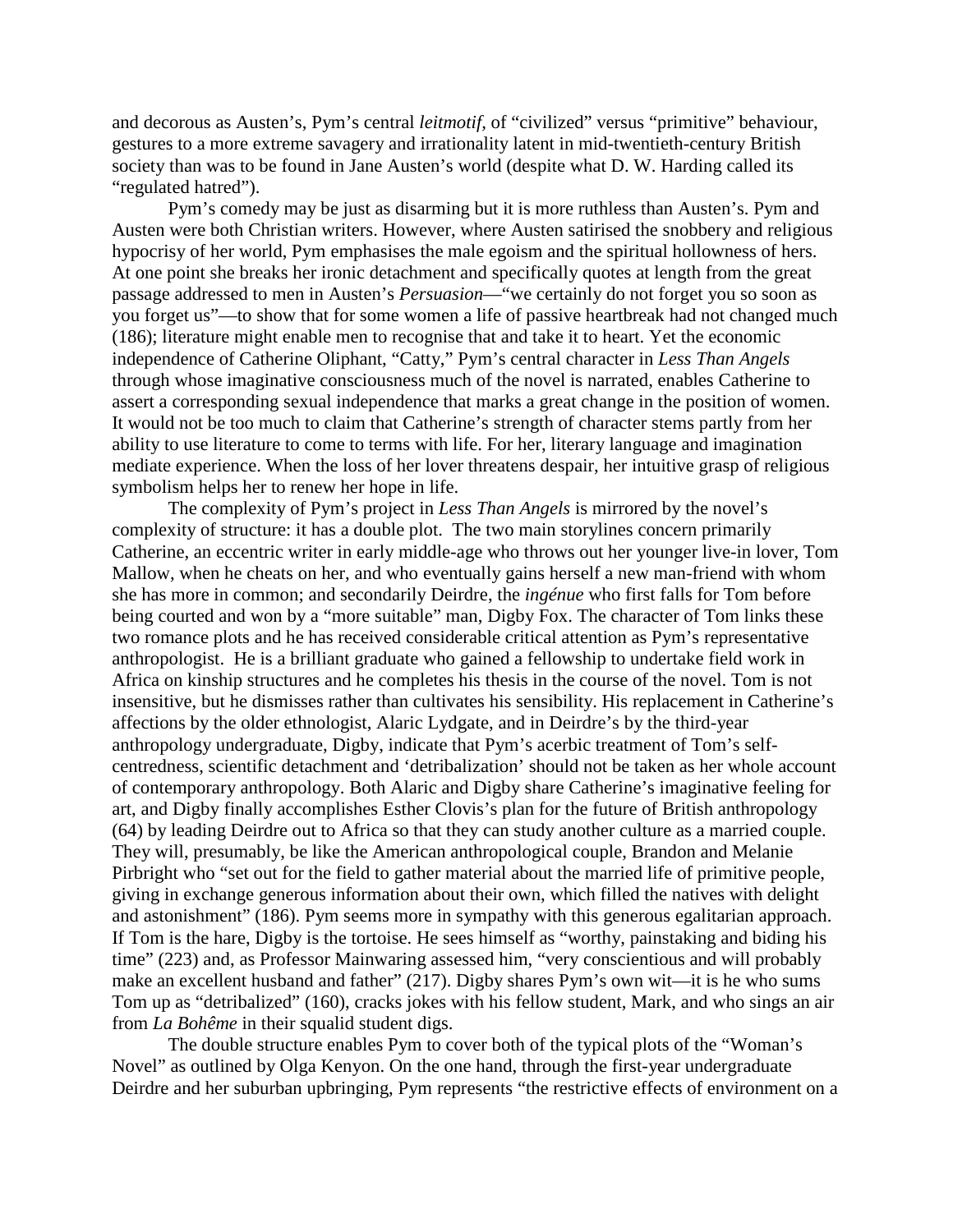young girl's psyche;" on the other hand, through the cultivated sensibility of Catherine, who has been reduced to writing facile articles and trite stories for women's magazines, Pym represents "the social frustrations and intimate thought processes of [a] gifted undervalued wom[a]n" (149). As Eva Figes wrote in *Patriarchal Attitudes* (1970), "the male-as-norm has permeated all systems of knowledge," even though, as Olga Kenyon agrees, "man's vision of women is not objective, but an uneasy combination of what he wishes her to be and what he fears her to be" (11). However, the women-centred novel such as written by Pym challenges male autocracy, illuminates women's occluded vision of men and women, and at times reveals the anger women feel at being subordinated (13). In *Less than Angels*, the upper-middle-class Professor Mainwaring and Tom have inherited the imperial sense of their own superiority with regard to race, class and gender, that vitiated earlier anthropology. They patronise and make use of others without regard for their feelings. Catherine's cutting ("catty") rejoinder to Tom reveals just how much his indifference has wounded her:

How soothing it will be to get away from all this complexity of personal relationships to the simplicity of a primitive tribe, whose only complications are in their kinship structure and rules of land tenure, which you can observe with the anthropologist's calm detachment. (186)

From further down the social scale than Tom or Mainwaring, Digby (who shares digs with an African student) can sympathise with Esther Clovis and shows real concern for Catherine and Deirdre, especially when Tom is killed. We can tell that he will achieve the kind of rapport that Edmund Leach argues is necessary for the modern fieldworking anthropologist.

Later critics such as Hilary Radner and Clare Hanson have amplified Kenyon's analysis of the Woman's Novel by discussing the ways in which its authors display facility with intellectual discourses. I argue here that Pym displayed facility not only with the discourses of anthropology (its language and practices)—as has been amply demonstrated by critics such as Peter Lloyd—but also with the discourses of literary theory. What is more, she was able to combine this with an ethical response to both discourses in *Less than Angels,* which is witty, erudite and incisive. The discourses come together right at the beginning of the novel when Catherine is sitting contemplating her writing and its subject matter whilst gazing over a cup of stewed tea at the customers in a Kardomah self-service café. It is here that Pym produces the two related images which form the imaginative keystones of the novel.

Catherine is generally represented by critics as superficial, a hack journalist. Yet her appreciation of poetry is certainly deeper than the phrase-mongering of Mainwaring; she reads serious literature such as tragic novels by Hardy and Dostoyevsky and demonstrates her sensitivity to poetry by Arnold, Shakespeare and Vaughan. Her publication is constrained by the male editors who control women's culture and require her to be "brittle and quite witty," with a detached, unsentimental tone to her writing: "Men do know *something* about women or at least like to form their taste for them," as she says drily (129). Nevertheless, she has a creative imagination which responds to Coleridge's distinction between "fancy" and "imagination." At first apparently "fanciful," that is, passively subject to a vivid and amusing association of incongruous ideas, she is also able to actively recreate her perceptions in new and vital ways by means of what Coleridge calls the "secondary imagination," which poets employ. I believe it is not too much to suggest that Pym herself used her imagination in the way that Wordsworth labelled "Reason in her most exalted mood" and that Coleridge identified as the inward beholding of spiritual realities unavailable to the mechanical, rational Understanding of physical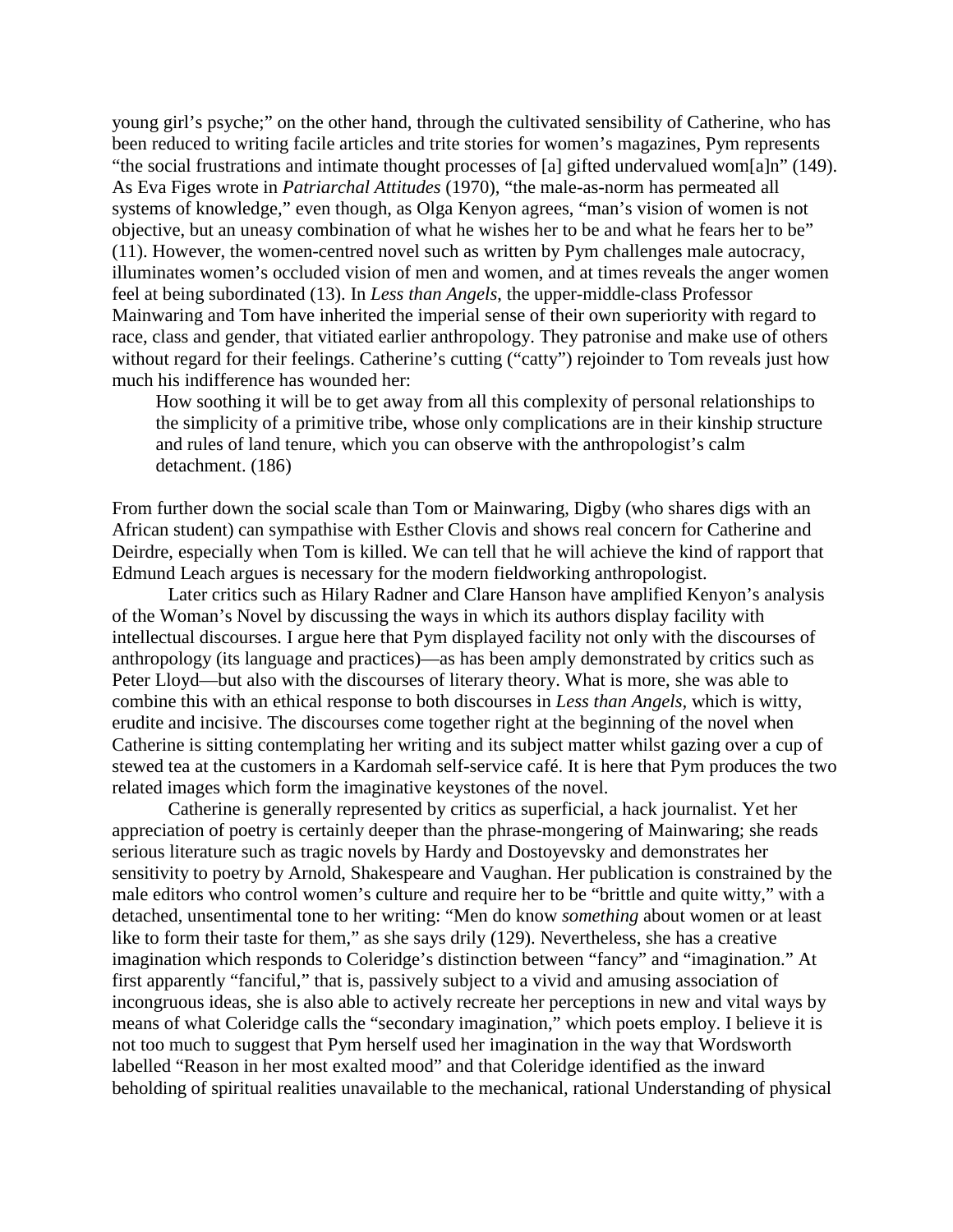science. It is not by chance that Pym responds to Coleridge's analysis. They were both Christians countering religious scepticism. It was Coleridge who originated in English the idea of the "I-Thou" relationship between man and man, and man and God: "There can be no I without a Thou." By imaginatively categorising Tom as "detribalized" Pym demonstrates that Tom's selfalienation is a function of his alienation from others, especially his family (or "tribe") and by the time he returns to Africa he has also lost faith in anthropology.

The two images which occupy Catherine's mind while she is musing in the cafeteria at the beginning of *Less Than Angels* help to interpret Tom's state and, by implication, provide a critique of the kind of anthropology he is able to pursue, being the kind of person he is. They are very rich images. Their range of significance, first indicated in *Excellent Women*, is gradually elaborated in the course of the novel. Part of their power comes from the humorous twist which Catherine gives them for, as we know from Freud, jokes betray hostility. The masking of "primitive" emotions such as hostility, as was required by English bourgeois culture, is one of the targets of Pym's satire of Englishness in the novel.

One of the images concerns the line of office-workers laden with food trays who ignore the peacock mosaics on the walls of the café as they look for somewhere to sit down. They remind Catherine of English tourists shambling past mosaics in a church in Ravenna. This impression is strengthened by the sunlight streaming through the café's stained glass windows. She wonders, absent-mindedly, why the tray-carriers do not bow their heads or offer their food up, but realises that "the cult of peacock worship, if it had ever existed, had fallen into disuse" (7). This wry reflection is work for Catherine, who draws inspiration for her stories from everyday life. Yet, as she reflects in the second major image, everyday life is sometimes too raw or tough for magazines; her romantic stories make it more palatable, just as she might make meat tender by mincing it. The quasi-anthropological reference to a primitive cult is linked to her idea about the transforming power of literature through the motif of food and meals that is to reappear throughout the novel. For instance, there is a marked contrast between the conventional English meals provided in Deirdre's home, the cheap, bland food of public eating-places—such as mince on toast with carrots (169)—and the creative eclecticism of Catherine's cooking. Her seasoning of a *boeuf la mode* with a bay leaf and a real calf's foot is bound to remind the common woman reader of Mrs Ramsay's *boeuf en daube* for the dinner-party in Woolf's *To the Lighthouse*. It is women's role to prepare food and serve tea, to organise the social occasions or rituals which bind people into a community. Thus women turn nature into culture, one of the basic processes of anthropological study. Tom's failure to value Catherine's creative imagination is symptomatic of his limited vision as an anthropologist.

In the next chapter we find Catherine literally using a mincer to prepare the ingredients for a risotto. Here Pym elaborates the metaphor. Catherine has personified her mincer by calling it "Beatrice." Although the name might have been a private joke for those who knew the IAI and Beatrice Wyatt, for the common reader it recalls the chaste lady whose purity inspired Dante's *Commedia*. Catherine's muse is less ladylike. "Beatrice" is a graceful name belying the fact that Catherine sees the mincer as fierce and ruthless, with strong teeth for cutting and grinding. In fact it reminds her of the bold carvings of African gods that Tom had brought back, which have "evil expressions" and "aggressively pointed breasts," and that she shuts away in a cupboard (29). Pym had already drawn attention to such "nasty malevolent-looking things, some with dusty unhygienic raffia manes" in *Excellent Women*, where Mildred, who regards them as junk, has to take one such "evil-looking image" belonging to Helen Napier on the bus. She feels awkward when people stare and giggle as she sits it in her lap "trying vainly to cover it with my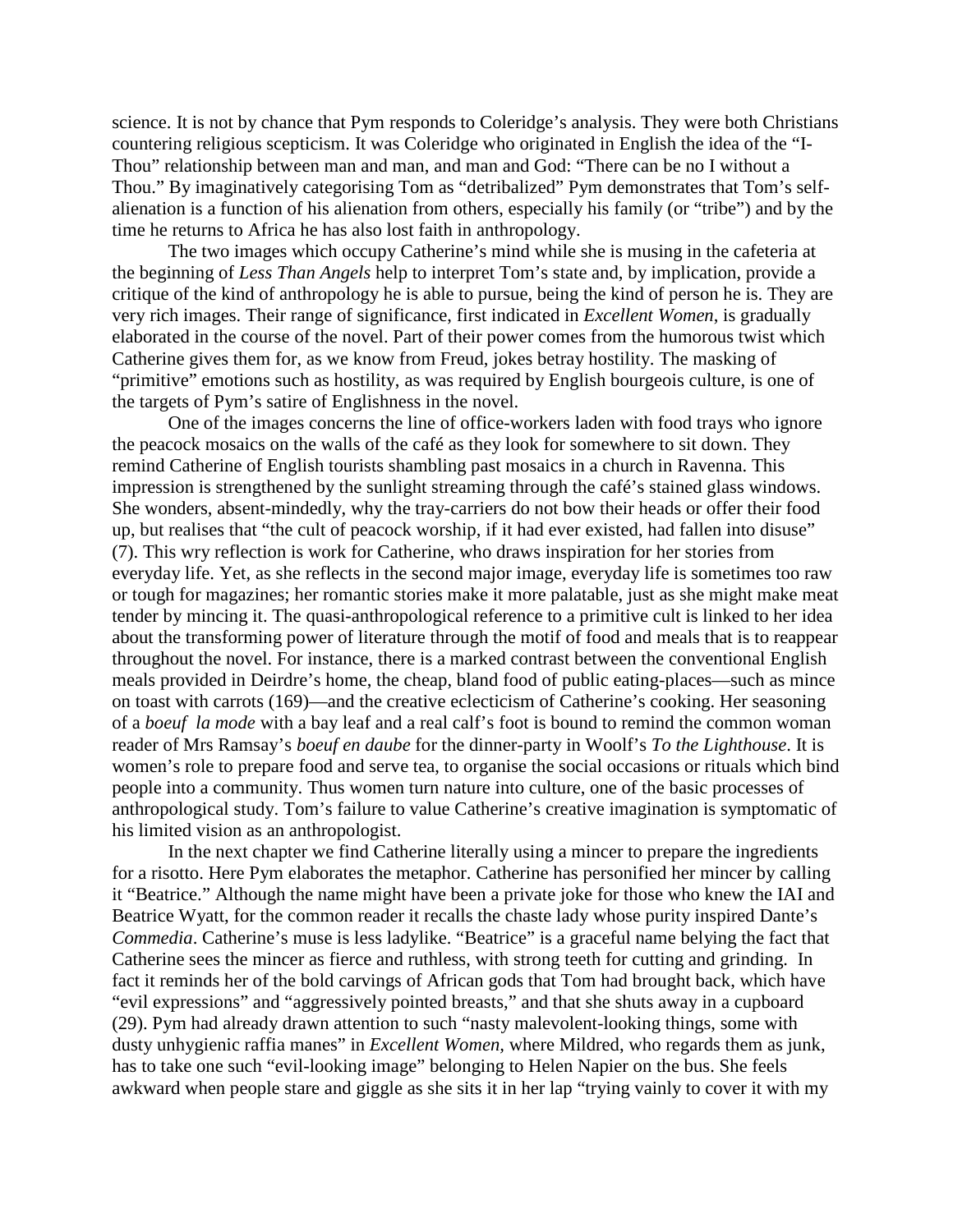gloves and handbag" (166). It does not take Freud to gloss this episode of a spinster genteelly attempting to disguise sexuality with her ladylike accoutrements while actually drawing attention to it.

It is striking that Catherine's disturbing fetish has a female name and the female characteristic of breasts, despite being fierce, aggressive and ruthless. It suggests that the real work of women's writing has a pitiless ferocity and assertive physicality not usually associated with feminine culture. That was not normally admitted at all in polite society. For instance, Deirdre's maiden-aunt Rhoda thinks euphemistically in terms of "'the experience of marriage,' a vague phrase which seemed to cover all those aspects which one didn't talk about" (36). Similarly, when Tom's sister, Josephine, supposes in the final chapter that Tom's African carvings would be "very crude stuff… not the kind of thing one would want to have in one's house," Catherine agrees: "Some of them are positively *rude*!" (253). This links to Minnie Foresight's taking exception to an academic article as *obscene* (95). The article concerned tribal initiation ceremonies with an account of behaviour and a rough translation of songs which she found "most shocking;" she was "deeply disturbed" by the "unpleasant details" (93).

Thus in *Less than Angels* Pym uses anthropology to indicate the "primitive" or obscene, which in the 1950s was usually censored in polite English society. Remember that D. H. Lawrence's *Lady Chatterley's Lover* was still banned under the Obscene Publications Act. Alison Light, discussing the Woman's Novel but specifically Daphne Du Maurier's late novels published contemporaneously between 1946 and 1957, argues that at that time "the idea of sexual freedom was too fraught with anxiety about social place… to be imaginable." The word "mince" figuratively indicates the ways in which language was used decorously in the 1950s to disguise what might be found offensive, to mask it. "Mincing" covers a range of behaviours from conventional restraint to the affected delicacy and daintiness of Deirdre's family home, with its lace table-mats (83) and dressing-table duchesse-set embroidered with crinoline ladies (248). Catherine may be less conventional than other women and find such frippery restrictive, but she still tends to glamorise reality and not only in her romantic fiction.

For the metaphor also extends to the way in which Catherine's romantic fancy minces the tough reality of Tom's death in Africa as "a noble way to die… fighting for an oppressed people's freedom against the tyranny of British rule" (234). In this way she comforts herself not only for his death but also for the despair he had expressed over his life. Mark disillusions her rather brutally: "He got involved with the crowd purely by accident… he just happened to be there" (234). Mark will not mince matters; he refuses to let her believe Tom was "a kind of Lawrence of Arabia figure—so very far from the truth" (235). Pym has pulled away the curtain of glamour that lies over "darkest Africa" in Middle England and that comforts Middle Englanders for their lack of interest in other people's lives. She describes suburbia as a cosy, decorative place that stifles imagination, but she also indicates "the dreadful things in the world" that lie behind it (40-1). As Alaric Lydgate reflects, "life was very terrible whatever sort of front we might put on it, and only the eyes of the very young or the very old and wise could look on it with a clear untroubled gaze" (57). Television and radio are used to drug the mind rather than to gain understanding of people *not* like oneself (42). Nevertheless, newspapers are read.

There were two sensational news-items in the mid-1950s: the Mau Mau terror campaign in Kenya for political independence from Britain, and the trial of the serial killer, John Christie, who hid the bodies of his female victims around his house. (His conviction influenced the change in legislation regarding the death penalty in Britain, for he was found guilty of a murder for which Timothy Evans had earlier been hanged after Christie gave evidence against him.) Full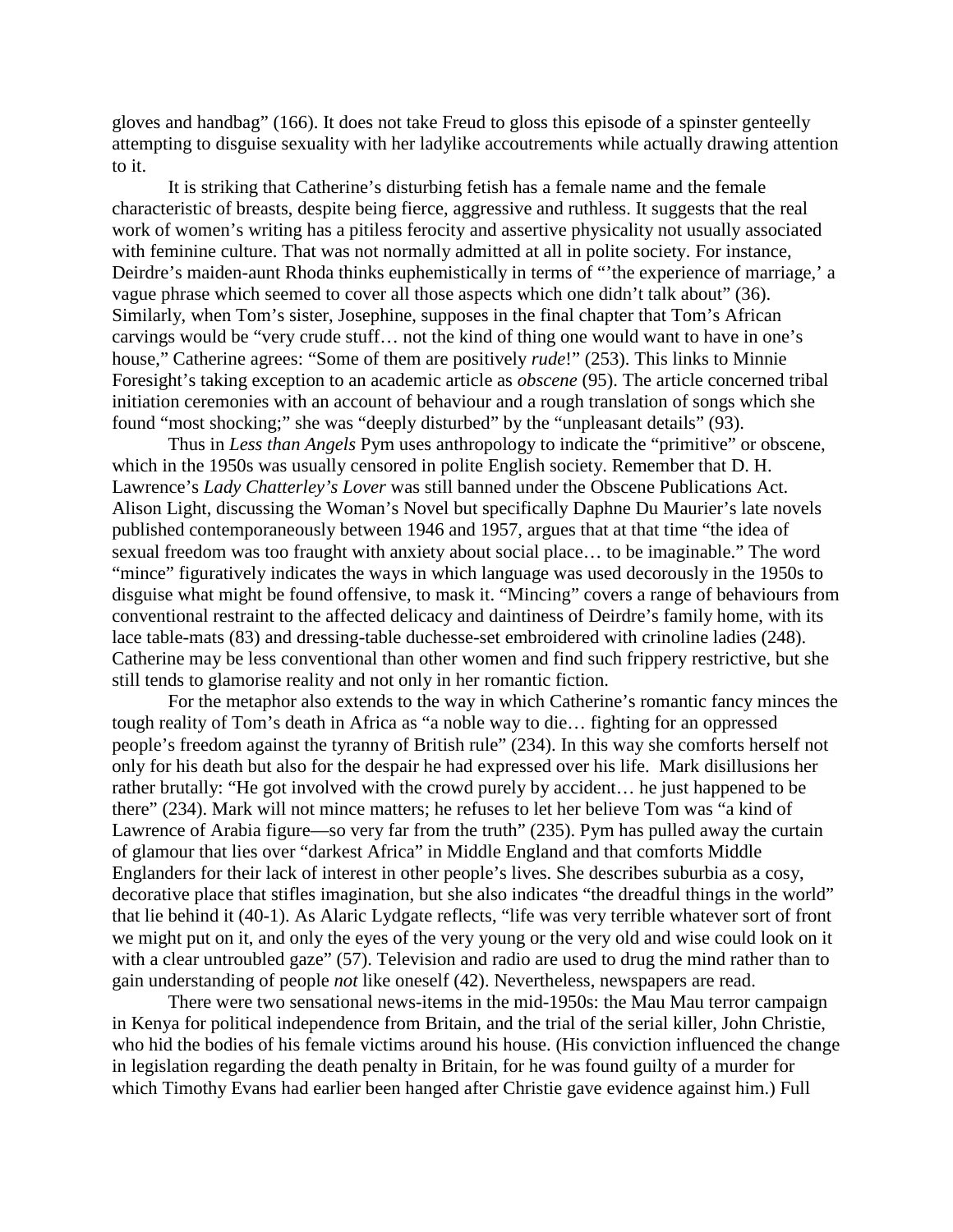details of the Mau Mau atrocities against women were concealed from the British public and Pym does not mention them. However, she does show Deirdre's Aunt Rhoda, "in common with a good many people from all walks of life" (37), avidly reading about the murder of women whose bodies had been secreted in a London house. English society is shown to be just as "primitive" and "uncivilised" as it considers African society to be.

Rhoda's newspaper is tinted rose by the stained glass window in her hallway—which image brings me back to the Kardomah café at the beginning of the novel, where Catherine saw the customers as like tourists in a church with the sunlight streaming through the stained glass. One of Pym's commentators, Michael Cotsell, has proposed that the image of peacock-worship, then prompted in Catherine's mind, "suggests both the cult of female devotion to male egoism" —the peacock being a traditional symbol of male vanity—as well as "a radiating if unperceived spiritual alternative." Although Cottsell leaves the obscure second suggestion unexplained, he provides the first with a fruitful interpretation. He offers an insightful analysis of Pym's depiction of Tom as displaying the masculine need for separateness whilst also relying on Catherine's motherliness. Part of Daphne's charm is her willing admiration for the male intellect, first of Tom and then of Digby. Her willingness to subordinate herself mirrors Esther Clovis, who devotes herself as secretary to supporting Professor Mainwaring. Nor is Catherine exempt. She romantically pictures herself as Jane Eyre, captivated by Alaric Lydgate as Rochester (who was Jane's master). Tom reciprocates by seeing Daphne and his former girlfriend, Elaine, as like faithful dogs, and Mainwaring hands Clovis the unpleasant jobs. The inequality of the typical male/female relationship where the man requires the services of a handmaiden is ridiculed by Pym when Deirdre's aunt agrees to wash the vicar's albs by hand when his wife is ill: "Why couldn't Father Tulliver send them to the laundry?" Deirdre asks (173), and Mark sarcastically describes it as a "reciprocal relation—the woman giving the food and shelter and doing some typing for him and the man giving the priceless gift of himself" (76).

The allusion to Ravenna further connects *Less Than Angels* with *Excellent Women*, and the subtextual links between the two show how Pym's imagination functioned to "radiate" the surface with an occluded spirituality. It is not only that the mosaics at Ravenna are renowned masterpieces of early Christian art by reference to which Pym ironically reveals the commercialism of twentieth-century English culture. Ravenna was also the city where Dante, in exile, completed the *Divine Comedy*. There are obvious echoes of that work in *Excellent Women,* which help explain the glimmerings in Catherine's mind in *Less than Angels.* The Kardomah café episode links to two other events. One of these took place in *Excellent Women*, when Mildred Lathbury had lunch in an enormous self-service restaurant that gave her "a hopeless kind of feeling" (73-4). It was like a nightmare where a file of people formed a long queue: "one could hardly see from one end to the other" and "one wouldn't believe there could be so many people." That epiphanic experience is emphasised by being referred to again (177), and then later she says that if she could meditate on that line of patient people it would put her in mind of her own mortality (223). This is related to her perception of the bewildered and aimless people "pushed and buffeted" at the entrance to a large store, "not knowing which way to turn" (121), and again in the rush hour at Victoria Station (151). Mildred's state of mind relates to an event later in *Less than Angels* when Catherine finds herself in a huge London eating-place, the customers lost and rudderless in the foyer. The echoes of T. S. Eliot's *Wasteland* and Dante's *Inferno* are clear. When Eliot saw the crowd flowing over London Bridge, he reflected that he had not known that "death had undone so many" (60-3), alluding to Dante's experience at the Vestibule to Hell in Canto 3 of *Inferno*: "so long a trail / of men and women I should not have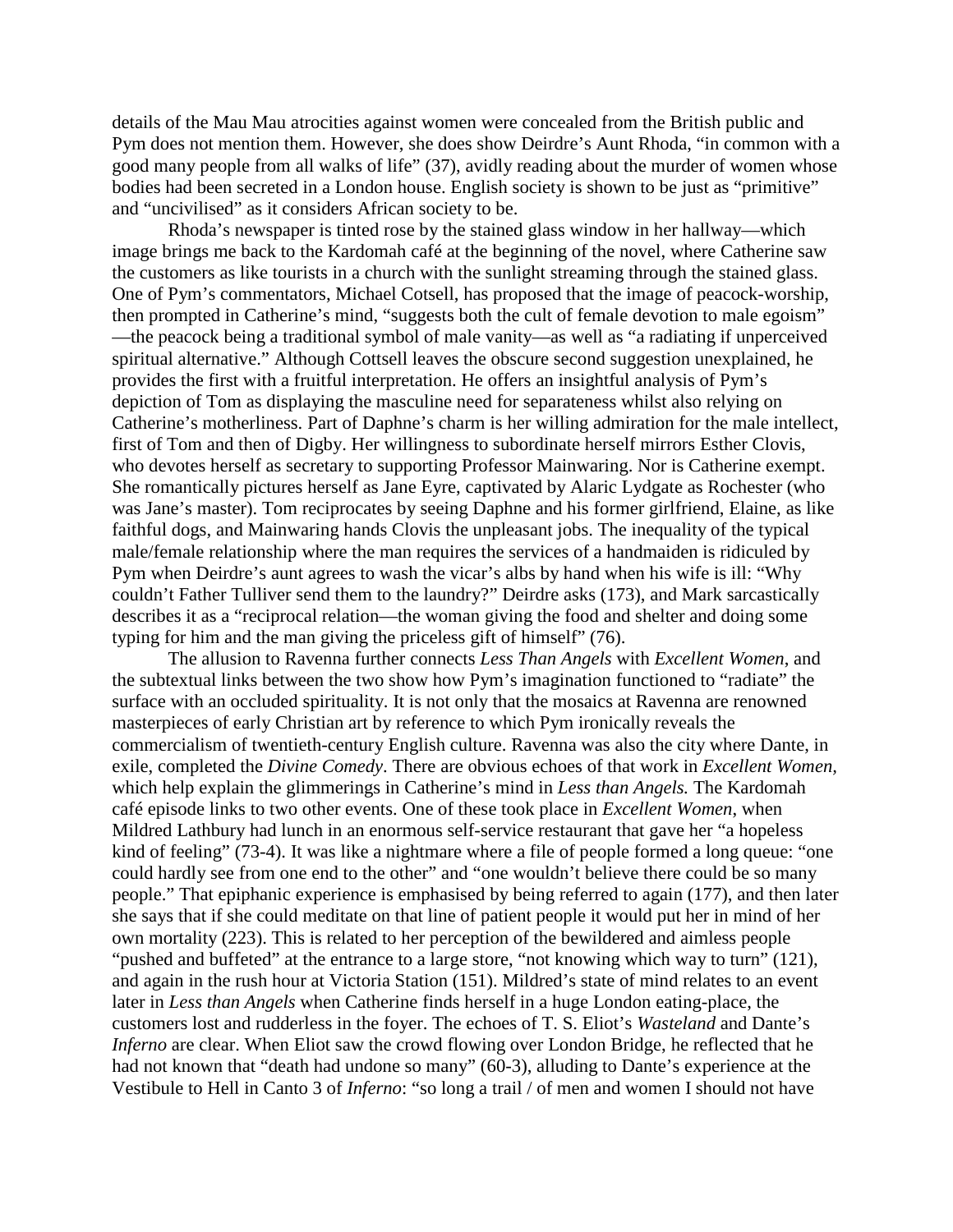thought / that death could ever have unmade so many" (55-57). These are the apathetic souls of the lukewarm who have been buffeted by the wind of ante-Hell, those who led futile lives and, in the words of *Revelations,* blew neither hot nor cold. They were, like Tom, the uncommitted, the Hollow Men of *The Wasteland*.

It is here in *Less than Angels* that Pym makes one of the key observations of the novel, through Catherine's consciousness: the café will supply people's material wants, but they need a guide to the deeper or higher things in life… who was to fulfil [that need]? The anthropologist, laying bare the structure of society, or the writer of romantic fiction, covering it up? Perhaps neither, Catherine thought (194-5).

Certainly the trivial kind of romantic fiction Catherine produces will provide no guide, since she is spiritually bewildered herself. Nor will any help come from an anthropologist such as Tom, nor from the vicars we encounter in the novel. But, inspired by Catherine's savage muse, the primitive urges released by her relinquishing Tom, accepting his death and taking up a new relation with Alaric, seem to guide her into a more authentic life. By experimentally wearing his African masks, Alaric explores the self behind the social front. The new passion between Alaric and Catherine is associated with the primitive rituals of bonfire night that commemorate the burning of Guy Fawkes at the stake—first a destruction of the past and then a wild, celebratory dance. Catherine is finally seen through the uncomprehending eyes of Rhoda as a parodic fertility goddess, her arms full of rhubarb. It is only on the surface that Pym may seem to be producing traditional romantic fiction or social comedy for female readers. Part of her insight in *Less Than Angels* is that an empathetic anthropology might reveal what is repressed in so-called civilised society: the primitive self that blows both hot *and* cold, passionately committed.

Such an empathetic, imaginative anthropology might also have enabled male anthropologists to study women and women's culture, which were also repressed in the 1950s. Tom, being dismissive of Catherine's responses, just as he devalues his mother and childhood sweetheart, has shut himself out from a fundamental part of his own culture. The "functional interdependence of all aspects of culture" was axiomatic to the founding father of British social anthropology, Bronislaw Malinowski. This obviously entails that men and women are interdependent, men's culture is indissoluble from women's—and cannot be fully understood independently (a point commented on sardonically by Malinowski's *protégée*, Audrey Richards when she was sent to the field to study women's culture). The correlative of this interdependence is that male and female anthropologists will need to work in partnership, an idea promoted by Esther Clovis in Pym's novels. It also underscores Clovis's scepticism with regard to celibacy for anthropologists.

The importance of women's culture is stressed in *Less Than Angels* after Tom dies. Catherine might have become "detribalized" and alienated like Tom, since she had lost all her family and her first love (presumably in the war). However, she has easy access to the community of women that constitutes her "tribe." When Catherine first met Deirdre's mother and aunt they were daunted by her status in the masculine world of publishing; she put them at their ease by discussing recipes and home-made cakes. Small-minded they may be, but after Tom's death they take her in and give her the consolation, stability and comfort that she had sought in vain from the male-dominated Church. Digby is shown to have access to this "feminine" world through his closeness to his mother: he is not embarrassed to discuss chipmaking, attend church, pour tea, read light fiction, or to offer emotional sympathy and support all activities associated with women. Significantly, in later novels it is Professor Digby Fox who,